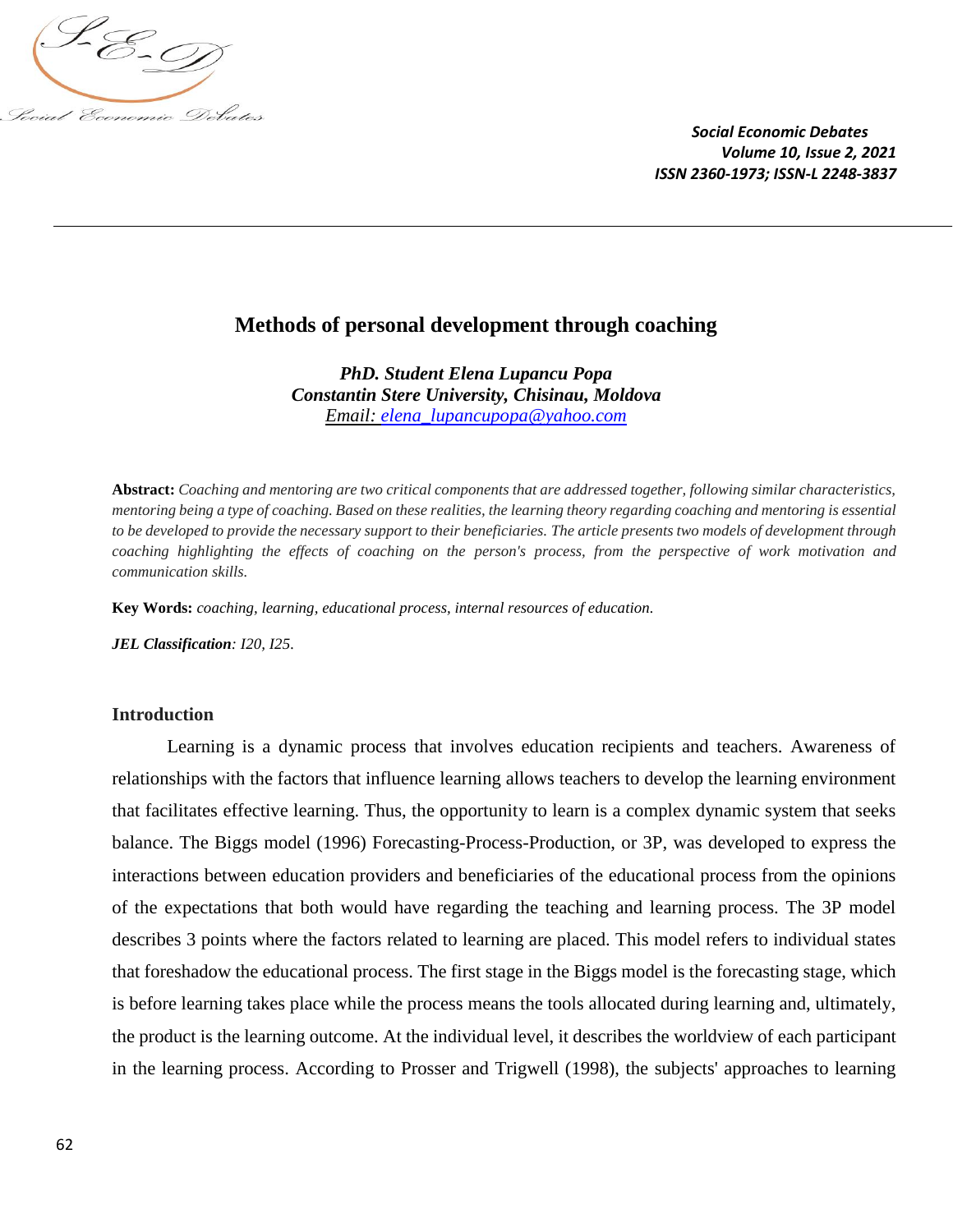

emphasize the role of the subjects' previous experiences in teaching and learning, and Ramsden (2003) indicates that a student's approach to studying would be influenced by previous experiences.

# **Learning through coaching**

In coaching and mentoring, the pressing stage describes the knowledge, previous skills of the apprentice to learn new knowledge that may or may not have an impact on their learning processes and outcomes. This stage is simultaneously affected by the process and product. In the Forecasting stage it is taken into account how the characteristics of the coaches entering the game for defining the tasks set by the coaches. The process stage refers to the way in which the tasks established in the coaching process are managed, the reasons, trends and decisions regarding the achievement of the performance indicators. Finally, the process stage leads to the product stage of learning and, at this stage, describes the cognitive outcomes that determine the results achieved in the learning process. This model has provided help to explore the nature of educational opportunities designed to encourage collaborative work because it is a system that can be described as learning processes in any cultural, linguistic and educational backgrounds, similar or different (Biggs, 1996). Collaborative process motivates and engages the parties through their learning styles leads to positive results. This model is essential to describe the contribution of different stages to changing the levels of knowledge and skills of coaches.



Figure 1: Adaptation of the Biggs 3P (forecast, process, production)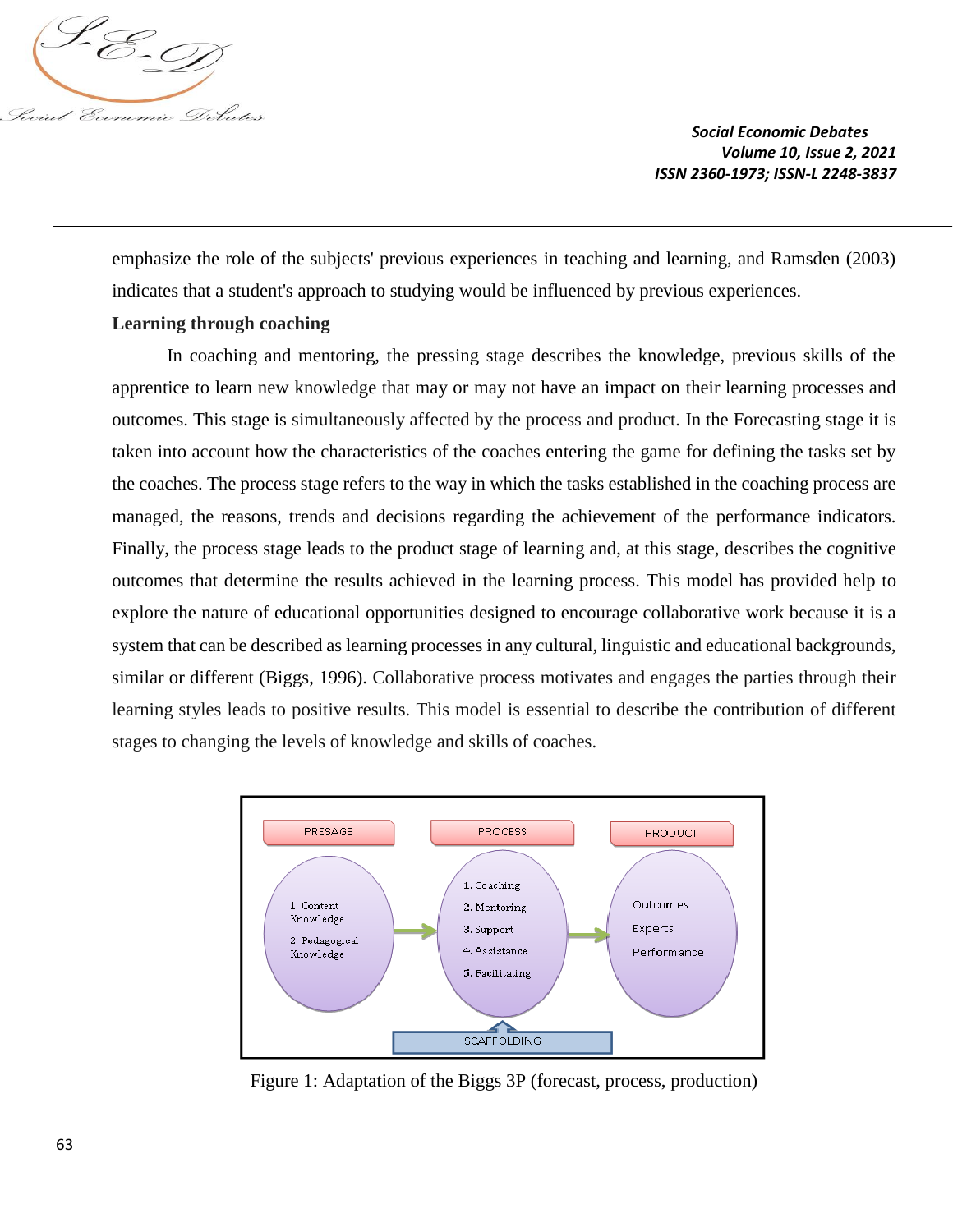

### **GROW model of learning process**

One of the most popular coaching models, the GROW model, has gained popularity since its induction in the 1980s. It was advanced by Alan Fine, Graham Alexander and Sir John Whitmore in the 1980s (Whitmore, 1992). There are also various models and theories of the contribution of coaching to personal improvement. However, while in theory it is clear what should be done for effective coaching to take place, there is very little research on the effectiveness of coaching (Theeboom et al. 2014).

Mukherjee (2014) pointed out that the GROW model is a proven performance coaching tool that is used by most companies whenever they have dealt with performance issues. According to Mukherjee, the principle of the GROW model has its roots in the game theory developed by Timothy Galleway, who was motivated by the weaknesses of conventional coaching methods (Mukherjee, 2014). Galleway has shown that the model is based on the mistakes that players make and that they are not aware of when they resume the game and this fact does not bring the desired results, nor does it produce lasting change, since people do not keep advice or instructions in their minds for a long time (Parsloe and Leedham, 2016). A player will be able to follow an instruction for a short period of time, being unable to keep the mistake in mind in the long run. Galleway realized that a coach must guide the coachee to reduce internal shortcomings in the manifestation of the game and this will produce a natural ability to perform without the coach's contribution (Mukherjee, 2014). The outcome of the players began to improve because managers, in their role as coaches, help the players through the instructions given so that they can have better access to their own internal resources (the manifestation of intrinsic and extrinsic will, capabilities and motivation). Through the knowledge he acquired, he discovered that learning means learning how to learn and learn how to think differently. Sir John Whitmore was a student of Galleway's, and then collaborated with Graham Alexander and Alan Fine to develop the GROW model in the early 1980s (Western, 2012). Whitmore (1992) defined coaching as the process of unlocking an individual's potential to maximize their own performance. The structure of the GROW coaching model is shown in the diagram below.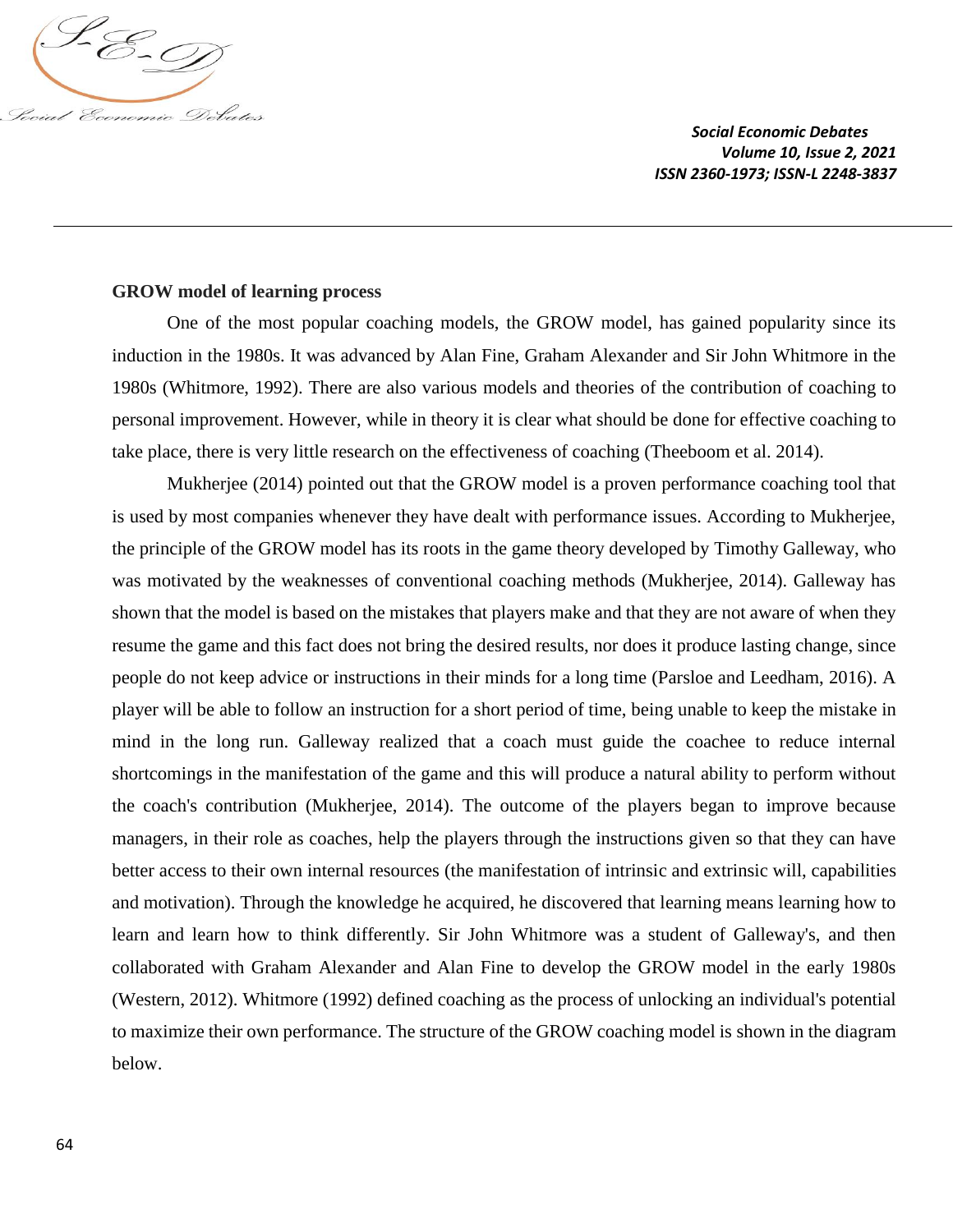



@ 2017 The Estate of Sir John Whitmore and Performance Consultants International

#### Figure 2. GROW model

According to Whitmore (2009), the GROW model (goal/goals, reality/reality, options/options, will/will) helps to solve problems and achieve goals because it is a solution-focused model. There are four stages in the model that require the coach to captivate the interest of the apprentice. Each of the four distinct stages was represented by a simple question or a series of questions (what do you want?, where are you now?, what could you do?, what will you do?) to help people develop and discover their potential. It is an ideal model for setting goals, solving problems, preserving personal achievements and efficiency (Leedham & Parsloe, 2016).

First of all, the coach and the coachee must set the goals of the coach, since it is mandatory to know the goal only then both can work to achieve their goals. According to Whitmore (2009), setting goals before exploring in reality, helps to develop goals that are not influenced by the current situation of an individual. These objectives Should be SMART: specific, measurable, acceptable, realistic and timely (Bianco-Mathis et al. 2002). The main question to be addressed when setting targets is whether or not they fall within the general objectives. It is essential to set a clear and specific objective. Starr (2016) argues that the idea of setting goals is closely related to goal-setting theory, which advocates setting clear, specific and challenging goals, as this leads to a clear direction and motivation.

The second stage is the reality in which the disciple will explain the current reality and what is wrong to help them see why change is needed (Weinstein, 2013). It is essential that both parties are aware of the current situation, making it difficult for them to solve the problem if they do not have a clear picture of the anticipated destination. In essence, people cannot solve problems that they do not understand or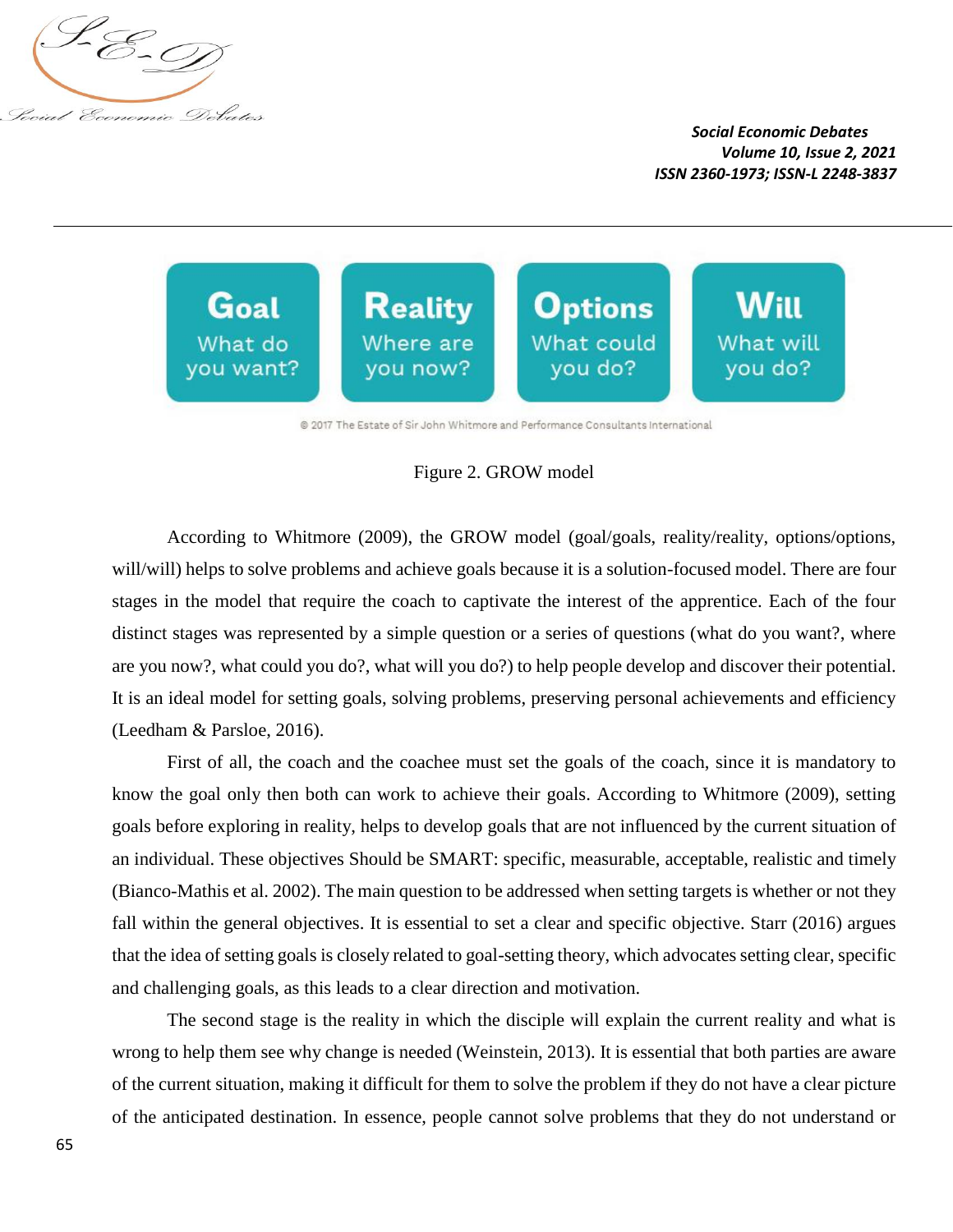

achieve goals without considering the starting point. It is vital that the coach and coachee focus and become aware of the situation. As a coach, the crucial role is to stimulate coaches' self-assessment and identify the obstacles that prevented them. This is the crucial part where coaches need to summarize and repeat what they understand about the real situation of the apprentice. In this phase, it often reveals the fundamental fears and beliefs that can be worked on during or between coaching sessions.

The option stage is to generate ideas that can help solve the problem. This involves exploring different options and focusing not only on the correct answers, but also on several variants in order to have as many options as possible so that specific action steps can be selected (Dembkowski & Eldridge, 2003). The solutions must be structured, and then each option must be evaluated by methods of analysis, premium creative brainstorming. A coach must create an environment in which the coachee feels safe to express his ideas and thoughts without fear of being judged.

The last step of the GROW coaching model is to choose an option from the different options mentioned. Then the choice is transformed into a more concrete plan. After a well-planned strategy, the apprentice's motivation to follow this plan is maximized. The last stage involves transforming discussions into decisions by taking specific measures to ensure continuity, which allows people to move from an incipient position, specific to a level of knowledge, to a higher position, specific to a marginal accumulation of knowledge and skills. The assumption is that if the questions at each stage are treated properly, the obstacles that can have a negative impact on the performance of the individual will be reduced (by Haan & Kasozi, 2015). As a coach, one of the most important roles is to guide the coachee to improve his performance, helping him to make better decisions, to solve the problems that prevent them. The coach also helps the coachee to acquire new skills and do things differently, and subsequently can progress his career. The GROW model is based on the belief that individuals have the most appropriate solutions to their problems, while the coach, on the other hand, will succeed with some proven techniques, practices and even instincts (Grant, Curtayne & Burton, 2009).

In conclusion, theories and models are important aspects in the coaching and mentoring relationship. The review of the theories/model regarding coaching and mentoring aims to highlight all the